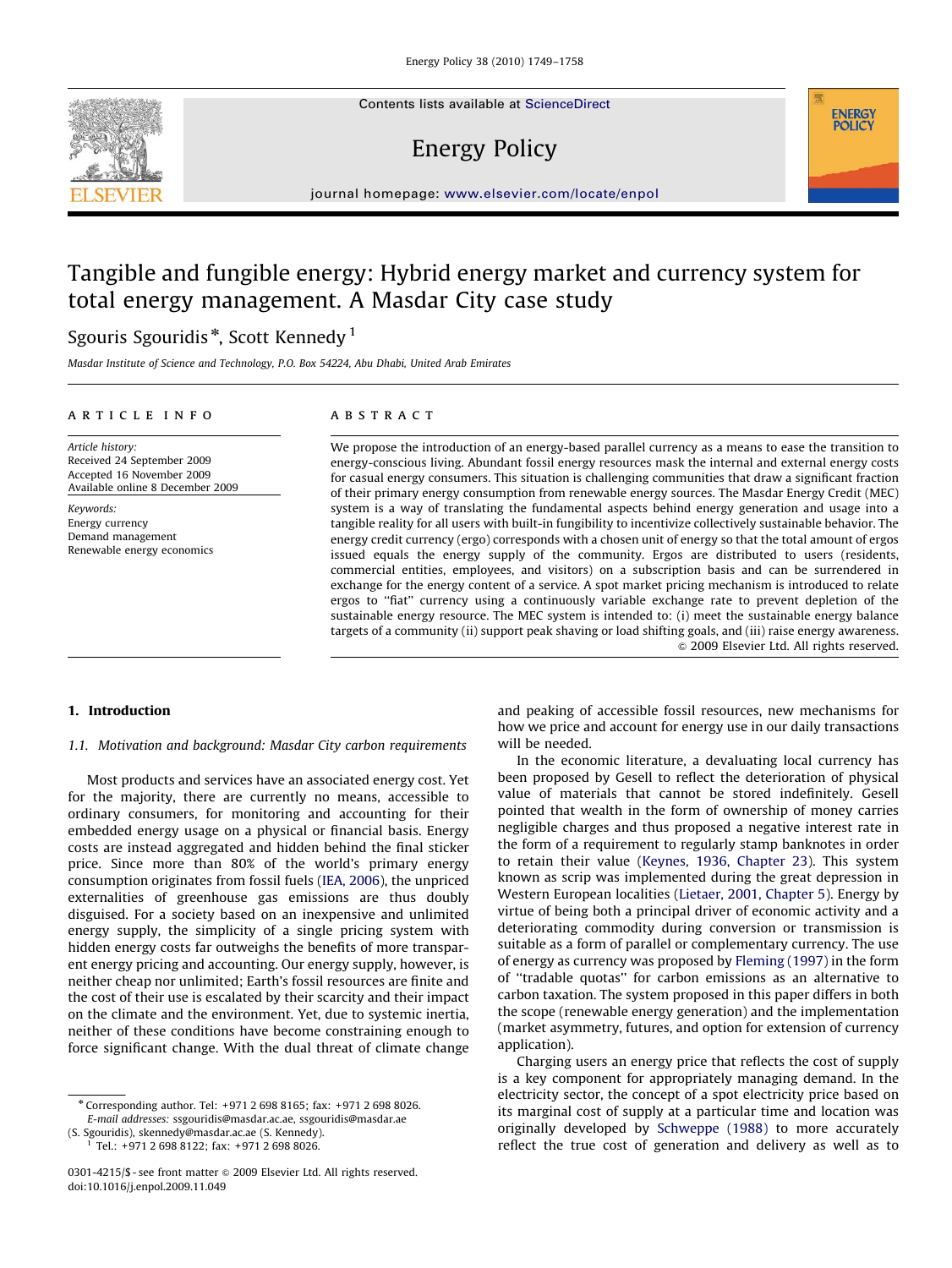incentivize consumers to respond accordingly. Locationally based marginal pricing, as it is now called, has subsequently become a standard and essential feature for competitive wholesale electricity markets ([Chandley, 2001](#page--1-0); [Cramton, 2003](#page--1-0)). As these markets have become increasingly refined, they have produced very useful pricing signals that can accurately reflect supply-side costs, guide operating decisions of suppliers, and inform investment decisions in new generation and network capacity ([Shrestha](#page--1-0) [and Fonseka, 2004;](#page--1-0) [Roh et al., 2007\)](#page--1-0). There has been less success, however, on using them to encourage meaningful participation from the demand side. Some of the reasons for limited demand response to dynamic pricing signals include a rudimentary metering infrastructure with a limited ability to communicate variable prices and end-user consumption, a limited technical ability for end-users to respond to prices, a resistance to seemingly complex pricing schemes at the retail level, and the inertia in the electricity sector towards incorporating market designs that encourage participation from small and mediumsized consumers. There has, however, been considerable experience with incentive-based demand-side management (DSM) programs that focus on emergency load reductions or interruptible load contracts between utilities and large electricity consumers [\(Zarnikau, 2008\)](#page--1-0). Large end-users tend to be more price-sensitive and willing to enter into a contractual agreement with a utility to reduce their demand, if called on only occasionally, for some financial compensation. Under vertically integrated utilities, the costs and benefits of such programs are borne by a single party, which makes their implementation much easier. These types of DSM programs serve their purpose relatively well when the primary motivation for demand response has been peak load management by a utility, either in response to extreme daily peaks or as an emergency response to loss of supply. It is much more difficult to use these programs for routine demand shaping or to influence the load of a large number of smaller retail consumers. For this purpose, it is necessary to implement new mechanisms in retail electricity markets that are constantly active, not only in response to emergencies.

In order to increase the information value of retail electricity prices (or all energy prices), retail energy markets must necessarily become more sophisticated. The obstacles mentioned above, in terms of the metering infrastructure, device responsiveness, consumer resistance to complexity, and market inertia, must therefore be overcome. In recent years, there has been tremendous interest in upgrading the capability of electricity distribution networks to incorporate more intelligent electricity meters, to expand two-way communication between users and suppliers, and to deploy ''smart'' appliances that have the ability to adjust load automatically in response to variable signals. These innovations will address the major physical infrastructure obstacles to demand response, but more work is still needed on reforming retail markets to ensure that appropriate signals are created in the first place. There has been very limited amount of empirical work to estimate how consumers respond to real-time electricity prices ([Patrick and Wolak, 2001](#page--1-0); [Lijesen, 2007\)](#page--1-0). Limitations result from the fact that very few consumers actually see these hourly or half-hourly prices. [Lijesen \(2007\)](#page--1-0) notes that consumers tend to be more price responsive over the long-term  $(i.e. > 1$  year), while they show very little sensitivity in the short term. Using hourly spot price data from the Amsterdam Power Exchange, the author calculates a price elasticity of only  $-0.029$ for the load participating in the exchange. More empirical evidence is certainly needed, but it is clear that providing an hourly price does not guarantee a significant response among retail customers.

Electricity consumption is only one aspect of total energy use in urban systems. Due to the complexity of most manufacturing

processes and supply chains, it is difficult to apply a piecemeal approach to energy management. It is preferable instead to devise an integrated energy pricing scheme that can account for and reveal the interdependencies among different forms of energy and energy services. Developing such a system for an urban economy requires both a strong rationale for overcoming institutional inertia in a fragmented energy sector and an information and communication technology (ICT) infrastructure that can monitor and communicate real-time information on energy use across multiple services. Masdar City in Abu Dhabi provides an example of a planned ''eco-city'' that satisfies both of these requirements; with a target for one hundred percent renewable energy generation and zero carbon emissions, satisfying the rationale, and its proposed extensive energy metering network, providing the ICT infrastructure.

Masdar City is, as of 2009, the largest planned development intended to rely on renewable energy sources for its entire energy balance. Masdar City was envisioned as a showcase project to spearhead the Abu Dhabi government's effort to diversify its economy by becoming an important player in the renewable energy sector [\(Reiche, 2009](#page--1-0)). As a result, the key design requirement of Masdar City is to become the world's first city of this scale to achieve net zero carbon emissions for its operations. When the city is completed, the energy needs of its 50,000 residents and 40,000 daily commuters will be generated on site through a portfolio of energy sources. Utilizing its desert location in Abu Dhabi, UAE, the primary energy sources of the city, as prescribed in the city master plan, will include roof-top photovoltaics, concentrated solar thermal collectors, evacuated tube solar thermal collectors, geothermal sources, and a waste-toenergy facility. Resident transportation will rely on electrified mass transit (Light Rail Transit) for its intercity transport and a combination of walking, cycling, and automated electric taxis (Personal Rapid Transit) for intra-city mobility. Being thus constrained in its energy balance, very high levels of energy efficiency need to be designed in every aspect of the city's operation.

Device-oriented energy efficiency measures alone are not sufficient to meet the supply side targets of Masdar City if not supplemented by energy awareness and end-user behavioral changes towards satisfying energy demand. Difficulties in application aside, the real-time pricing systems referenced above focus solely on electricity usage, do not provide the user with any explicit energy constraint, and cannot extend to other forms of energy consumption. We propose an alternative to real-time price-based demand management through the introduction of a retail energy credit scheme that forms the basis of an Energy-Based Currency System (EBCS). This system is being proposed in the context of Masdar City's constraints and capabilities, but the general concept is applicable to a range of cities with varying resources and infrastructures.

Each energy credit in the EBCS entitles the credit holder to consume a standardized quantity of energy from multiple end-use services (e.g. electricity, public transit, hot water) or to avoid that consumption and sell the corresponding credit through a centrally administered exchange. The quantity of credits issued in Masdar City will be directly linked to the total and finite supply of renewable energy generated within the city boundary. The scarcity of credits can therefore be used to incentivize consumers not to exceed their local energy supply. Other renewable energy credit or certificate schemes have been implemented elsewhere, most notably the Renewable Energy Certificate (REC) system in the US and Australia, and Tradable Green Certificates (TGCs) in Europe. These systems have focused primarily on credit sales between energy suppliers, thereby allowing utilities to meet their renewable energy targets at the lowest possible cost while